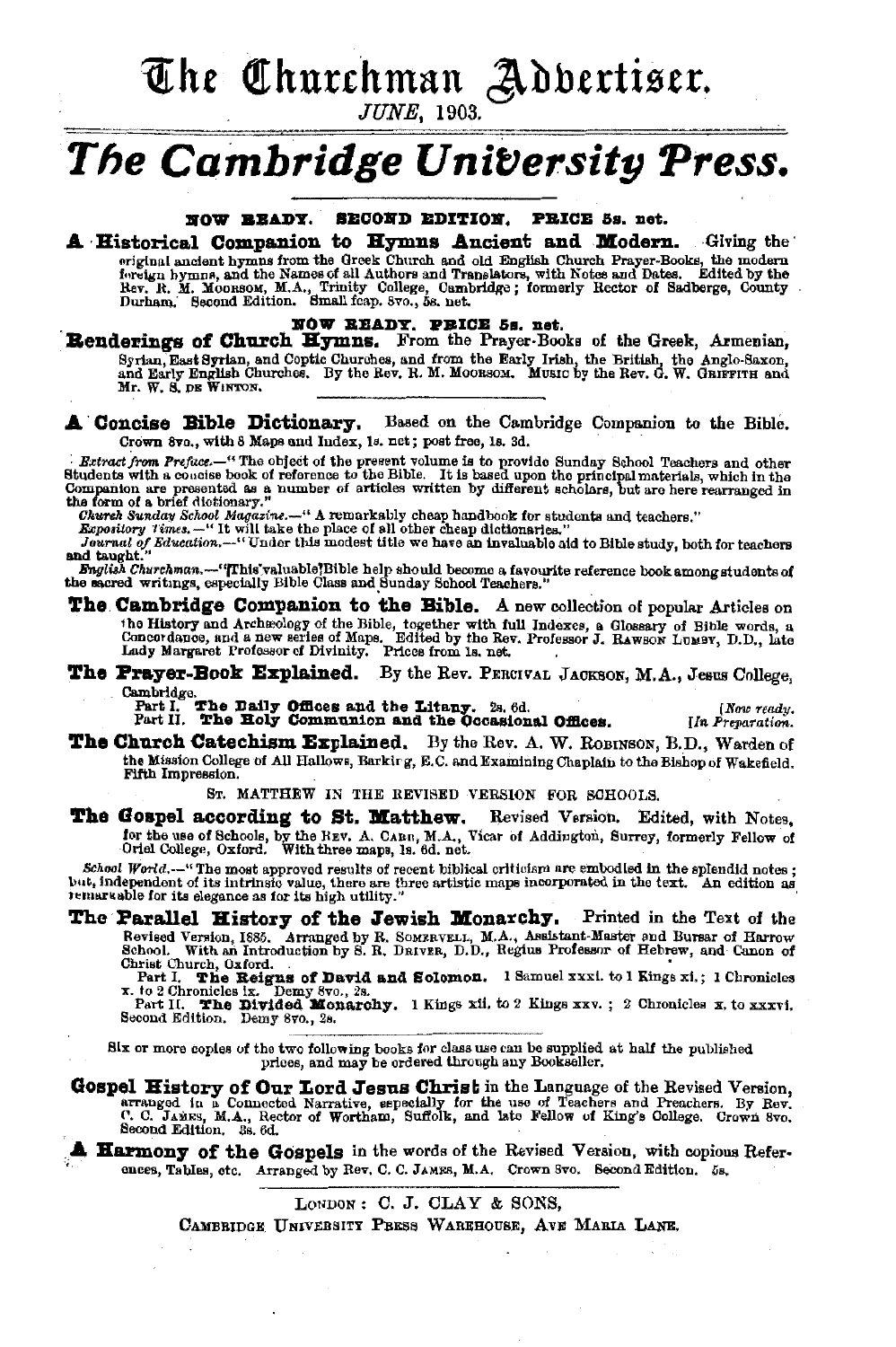# **HODDER & STOUGHTOI'S PUBLICATIOIS.**

#### **THE RELIGIOUS SENSE IN ITS SCIENTIFIC ASPECT**

By GREVILLE MACDONALD, M.D. With Illustrations. Crown 8vo., cloth, 3s. 6d. 1. The Religion of Service. 2. The Religion of Renunciation. S. The Religion of Freedom.

LOMAI OF LENAKEL: A Hero of the New Hebrides. A Fresh Chapter in the Triumph of the Gospel. By FRANK H. L. PATON. B D. (Son of Dr. John G. Paton), for Six Years Resident Missionary on the West Coast of Tanna. Illustrated.

**RITSCHLIANISM : Expository and Critical Essays.** By Rev. JAMES ORR, D.D., Professor of Apologetics and Systematic Theology, United Free Church College, Glasgow. Just published. Crown Svo, cloth, 6s.

## **VISION AND AUTHORITY; or, The Throne of St. Peter.** A Study of the Nature and Object of the Church's Authority. By Rev. Jons OMAN, M.A., B.D. (Alnwick).

Study of the Nature and Object of the Churoh's Authority. By Rev. JoaN OMAN, M.A., B.D. (Alnwlck). Crown 8vo, cloth, 'Is. 6d. Spectator.-" This extremely stimulating and thoughtful work." Gla.sgow Herald-" It is seldom indeed that a reviewer llas the good fortune to como upon a book like

this, by which a comparatively unknown author passes at a buund into the front ranks of serious religious thinkers."

THE PROGRAMME OF THE JESUITS : A Popular Exposition.<br>By W. BLAIR NEATEY, M.A., Author of "A History of the Plymouth Brethren." Crown 8vo, cloth, Ss. 64.<br>Church Pamily Newspaper.—" The Programme of the Jesuits' is one of th these stirring pages.

HODDER & STOUGHTON,.27, PATERNOSTER ROW, LONDON, E.C.

#### **THIRD EDITION NOW READY.**

In square crown 8vo., handaomely bound in clotb, and fully illustrated. Price 6s. net.

# **IN A MINSTER GARDEN.**

*A OAUSERIE OF THE OLD TIME AND THE NEW.* 

#### **By the DEAN OF ELY.**

A Charming Succession of Gossiping Chapters.

With mann quaint and picturesque filustrations of the glooks and Corners of Cly Cathedral and its *Surroundings*.

" A delightful book ; contains numerous pleasing illustrations of Ely Minster and garden, and the cover is tastefully designed."-*Church Bells*.

"It is a book to possess and dip into very often, betraying the personality of the writer, and teaching much that is well worth learning of the past, especially that past connected with the old minster."-Bookman.

"In this volume Dean Stubbs reveals himself as a verse writer of no mean ability."-Globe. "Succeeds in bringing before us the wealth of historical, legendary, literary, and scenic material connected with Ely."— $Daily\ Graphic$ .

" A book which has infused into it the charm and the calm restfulness of the cathedral close. The Dean gives us an olla-podrida of history, poetry, anecdote and dialogue. There is a mingled flavour of scholarship, music, antiquarianism, and love of nature. Charmingly illustrated with features of beauty-spots of the cathedral and its surroundings."-Ohristian World.

ELLIOT STOCK, 62, PATERNOSTER ROW, LONDON E.C.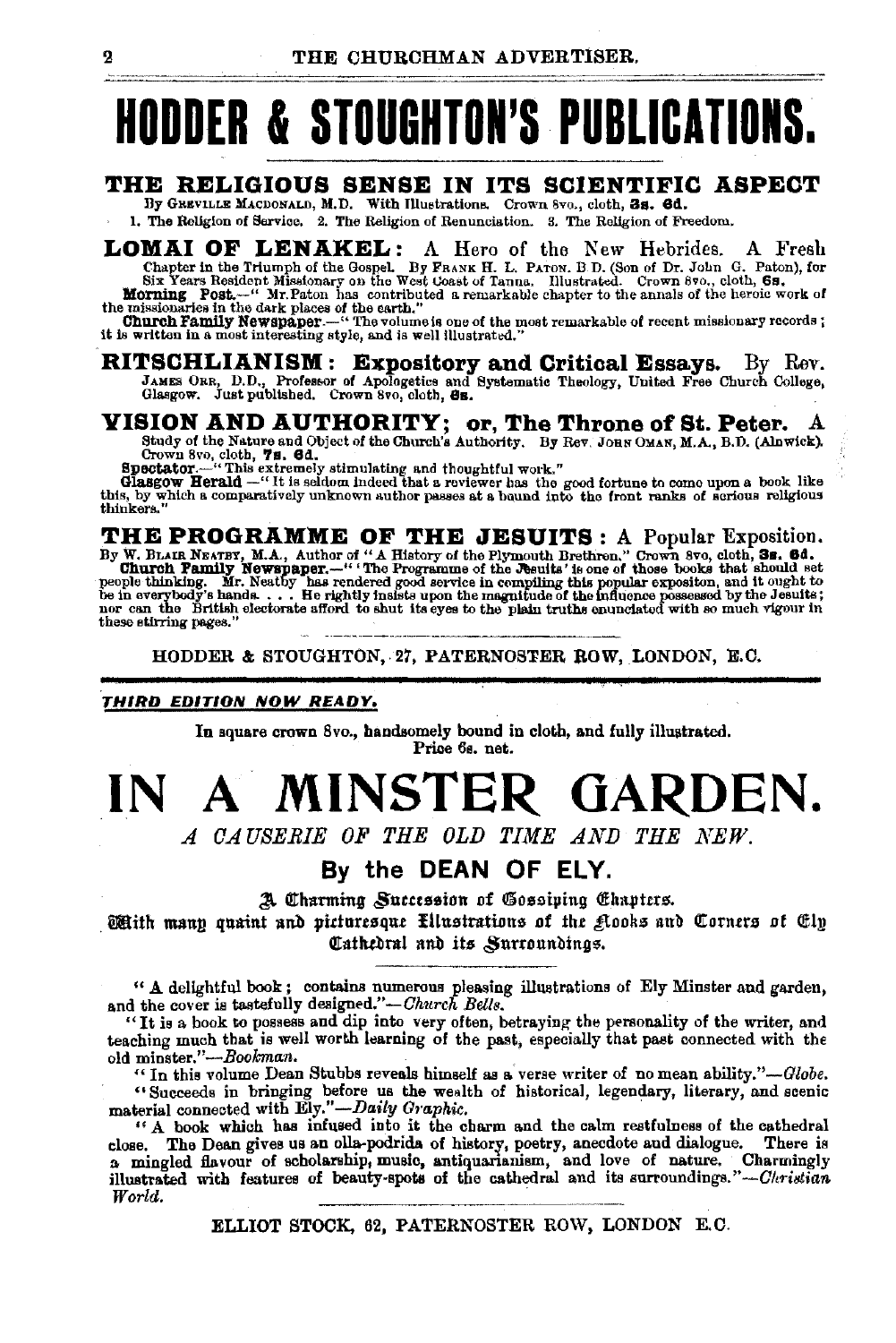#### THIRD EDITION NOW READY.

In crown 8vo., cloth, gilt lettered, price 2s. 6d. net.

# **VITAL RELIGION;**

OB,

## The Personal Knowledge of Christ.

**BY** 

#### Rev. 0. H. S. WALPOLE, D.O.,

*Principal of Bede College, Durham.* 

"The keynote of this interesting and beautiful book is the thought that religion is essentially the life of friendship and intimacy with God revealed in Jesus Christ. . . . We have no hesitation in saying that Dr. Walpole has given us a work of real spiritual value, and we heartily commend it to all thoughtful readers, especially to those who lament the 'decay of experimental religion.' The present volume is a solid contribution to the solution of the problem how 'to find a basis for faith in actual experience.' "-Guardian.

"Dr. Walpole writes with a true moral passion. He pleads for a deeper, more intimate, more vital knowledge of God. Nothing could be more appropriate in a series calling itself 'The Church's Outlook for the Twentieth Century' than a volume like this, that sends us back to the fountain and source of all spiritual life." $\widetilde{N}$ ew *York Churchman*,

"The perusal of that high-toned book has been to us a source of refined pleasure."-*Weekly* .<br>Leader.

"We must congratulate Dr. Walpole on having produced a very valuable work. It is of supreme importance that the personal element in religion should not be neglected, and that due attention be paid to the development of inner spiritual life. Dr. Walpole calls attention to real needs, and he gives excellent advice as to the means of satisfying them."-Pilot.

. "No one who wishes to follow his argument will regret the half-crcwn it costs, so exceed· mgly helpful and uncommon is his treatment of the profoundest of all subjects-Living union with our Living *Lord."-Ohurch Bells.* 

"This is a fresh and interesting presentation of a perennially important subject. • • • The book is characterized by a spirit of true devotion to our Lord, and is marked throughout by earnestness of thought and appeal."-Life of Faith.

"Contains many new and helpful thoughts. *"-Mission Field.* 

"It has the tone of sincere and earnest piety and the ring of honest conviction, In other words, we like the book and we like the personality which seems to lie in peace and confidence behind *ib."-Baint Andrew.* 

"There is a. deal of force in the author's words about marriage, the shams of so-called worship, prayer, attitude, and daily duty."-Family Churchman.

"Many and weighty thoughts are expressed on the mbject, which deserve careful eonaideration. *"-Liverpool Mercury.* 

ELLIOT STOCK, 62, PATERNOSTER ROW, LONDON, E.C.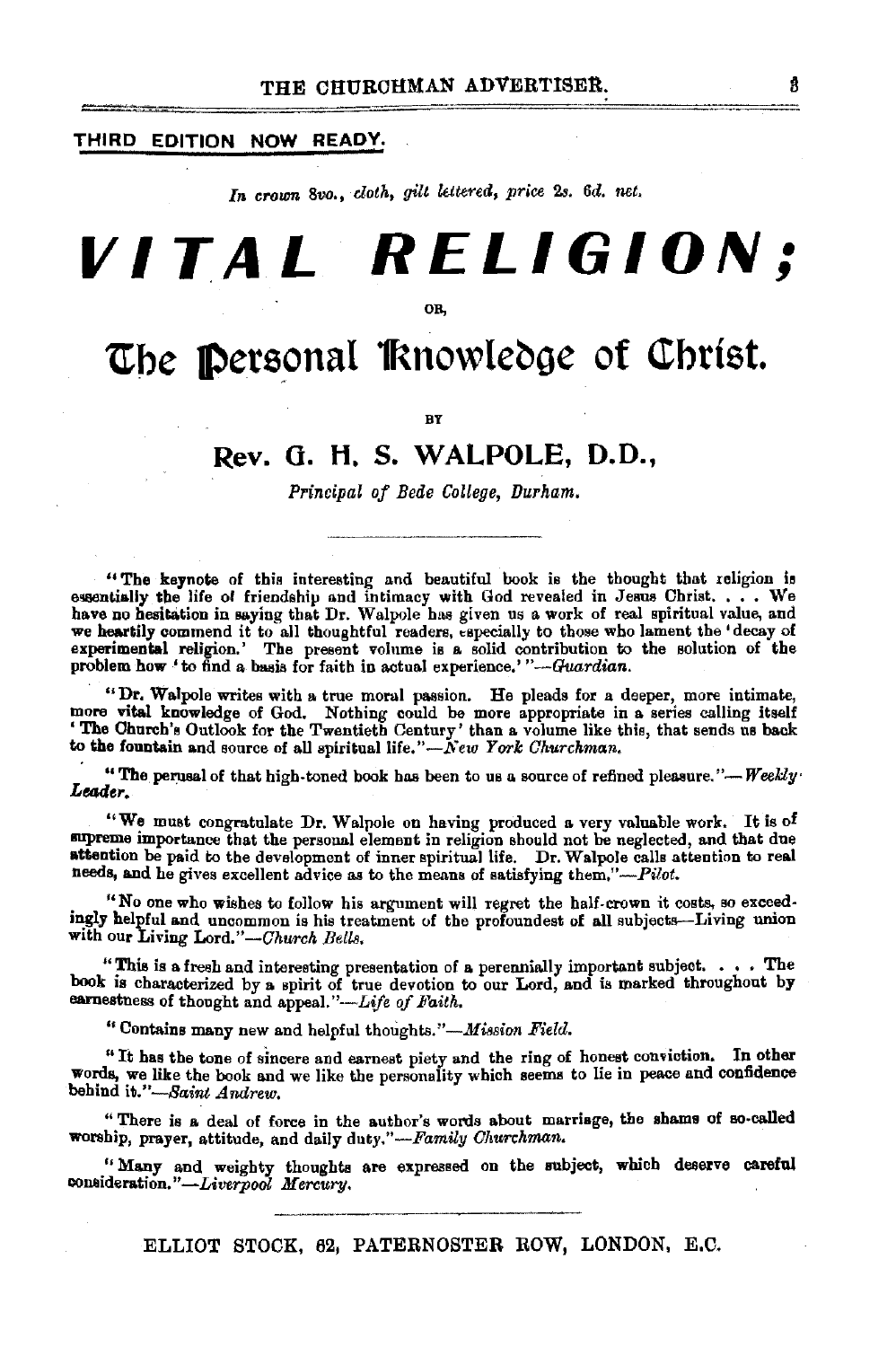#### NEW VOLUME OF THE<br>Ghurch's Outlook Series" N<sup>i</sup> **OUTLOOK SERIES" NOW READY.**

Crown Svo;, cloth, price 2s. 6d. net.

...

# **THE POSITION OF THE LAITY IN THE CHURCH.**

#### By ALFRED BARRY, D.D., D.C.L.,

Canon of Windsor and Assistant Bishop in the Diocese of London ; formerly Bishop of Sydney . and Primate of Australia.

The object of this work is to examine briefly the true position of the Laity in the Church of Christ, in regard both to rights and responsibilities. This examination renders it necessary to consider that position ideally, as a part of the Apostolic Constitution of the Church of the New Testament and of primitive times, and also to trace in slight outline the historical developments of that position in times past and present, especially in relation to our own branch of the Catholic Church. The task is undertaken under the strong conviction that, with· a view both to Church Reform and to Church progress, it is urgently necessary for us to secure for our Church some organization of self-government in which clergy and laity shall be adequately represented and rightly co-ordinated under Episcopal direction.

The following list of contents of various chapters will best indicate the .idea. and the plan of the work.

#### CONTENTS.

Preface.

The Apostolic Ideal of the Church.

The Growth of Hierarchical Power in the Early and Middle Ages.<br>The Reaction against the Hierarchical Power and Re-assertion of the rights of the whole Body of the Church.

The Course of the English Reformation and the Establishment of the Anglican Position. Position.<br>The Post-Restoration History in the Anglican Communion.

The Present Course of Church Opinion in England.<br>The Definition of Lay Church Membership.<br>Conclusion.

"It was in the highest degree fitting that the series of handbooks on current ecclesiastical<br>problems which is in course of publication under the title of The Church's Outlook for the<br>Twentieth Century should include a vo

"The book before us is a competent and able one."--Aberdeen Free Press.<br>"His book should be widely consulted. He is a very fair-minded writer, urbane in style,<br>and always clear in exposition."--Sussex Daily News.

" Canon Barry gives a brief, learned, and clearly written account of the English doctrine as to' The Position of the Laity in the Church.' *"-Scotsman.* 

ELLIOT STOCK, 62, PATERNOSTER ROW, LONDON, E.C.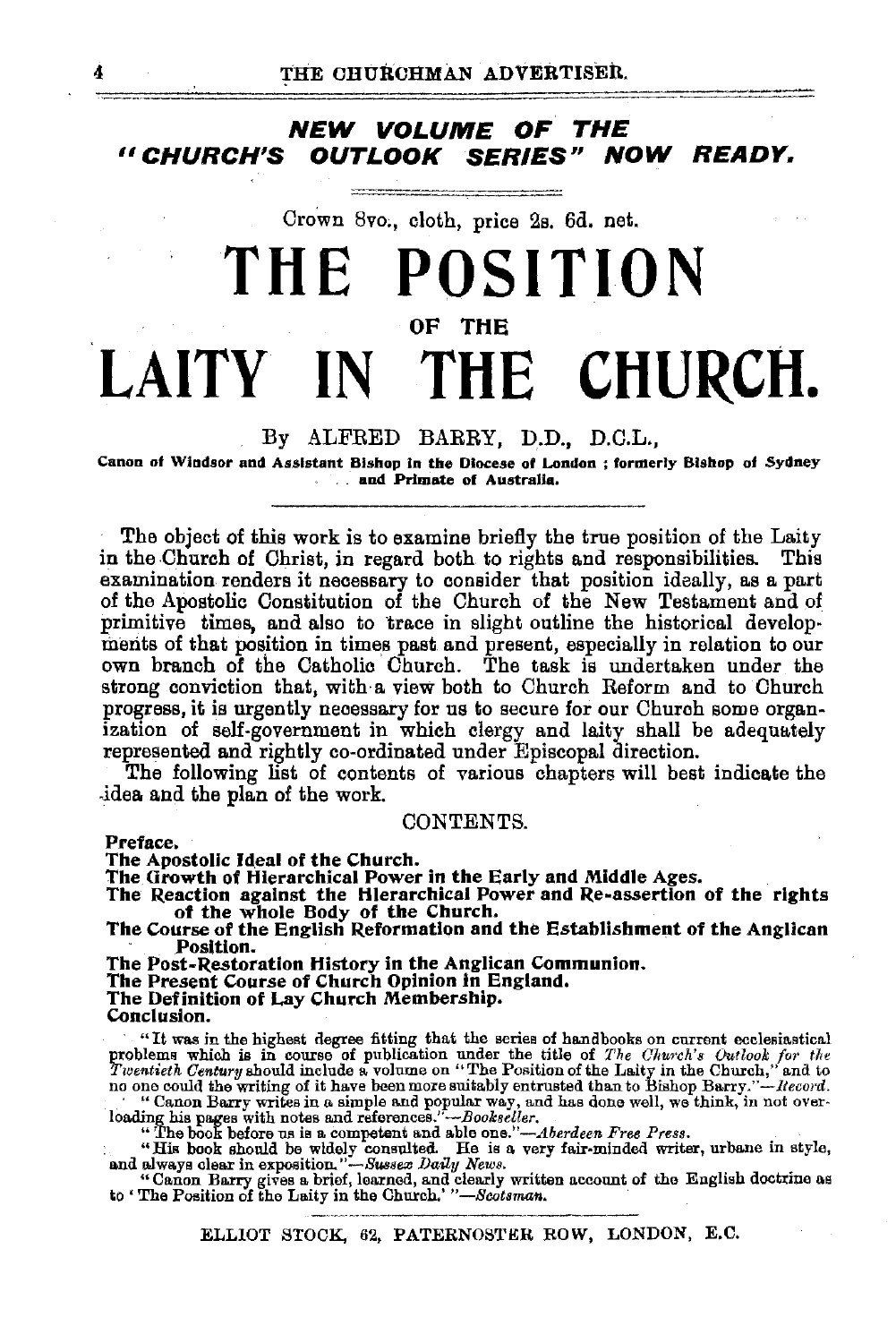# **ELLIOT. STOCK'S NEW BOOKS.**

In demy 8vo,. handsomely printed in large type, and bound in cloth, price 7a. 6d. net.

KEY TO THE HEBREW PSALTER. By the Rev. GEORGE AuGUSTUS Atcoox, Ethical Moderator and Graduate in Honours of Trinity College, Dublin,

A Lexicon and Concordance combined, wherein are all the Words and Particles which occur in the Book of Pealms, the verses in which to find them, together with their chief Inflections, Roots, etc.

"The amount of care and research which Mr. Alcock must have devoted to his task is little less than marvellous."-*Irish Times.* 

"The work deserves the highest commendation:"-English *Ohurckman.* 

In foolscap Svo., paper boards, price 8s. 6d.

**ST. PAUL. Addresses delivered in London.** By the Rev. RowLANP W. CoRBET, late Rector of Stoke-on-Tern, Author of ''Letters from a Mystic of the Present Day."

In crown 8vo., cloth, gilt lettered, price 8s. 6d.

**SERMONS OF THE AGE. Thirteen Sermons.** By the Rev. T. MEREDITH WILLIAMS, B.A., Vicar of Llanarth, Cardiganshire.

In demy 8vo., paper cover, price ls. net.

THE LORD'S SUPPER : What it is, and what it is not. By WERNER H. K. SOAMES, M.A., Cantab., Vicar of St. George's, Greenwich.

In crown 8vo., gilt lettered, price Is. 6d. net.

THE WORK OF THE MINISTRY. Five Ordination Addresses. By the Rev. R. G. HUNT, M.A., Vicar of St. Mark's, Wolverhampton.

. "A wise and timely contribution to the aubject of pastoral training. Admirable in tone and spirit, thoroughly sane, and profoundly evangelical. The truth is put with great clearness and directness."- Weekly Leader.

In demy 8vo., tastefully printed on thick paper, price ls. net.

EVIL, NOT EVERLASTING. A Paper read in outline before the Rugeley Branch of the Society of Sacred Study. By Rev. OsMOND DoBREE, M.A., of the University of Dublin, Prebendary of Lichfield, Vicar of Colwich.

#### NEW BOOXS FOR YOUNG PEOPLE.

In crown 8vo., tastefully printed and bound in cloth, with two illustrations, price 1s. 6d.

MOSES AND THE WILDERNESS. Joshua and Canaan. For boys and girls. By Mrs. E. R. CoNDER.

In crown Svo., cloth, gilt lettered and Illustrated, price 5s.

THE CROSS OF PEARLS: or, the Story of a French Family in the Fourteenth Century. By MRS. BEARNE.

" A pretty little romance of fourteenth-century France, full of the bustle of warfare, and with charming pictures of chivalry and medieval life clustered around the fortunes of a pair of noble lovers." *-PaU Mall Gazette.* ·

ELLIOT STOCK, 62, PATERNOSTER ROW, LONDON, E.C.

ő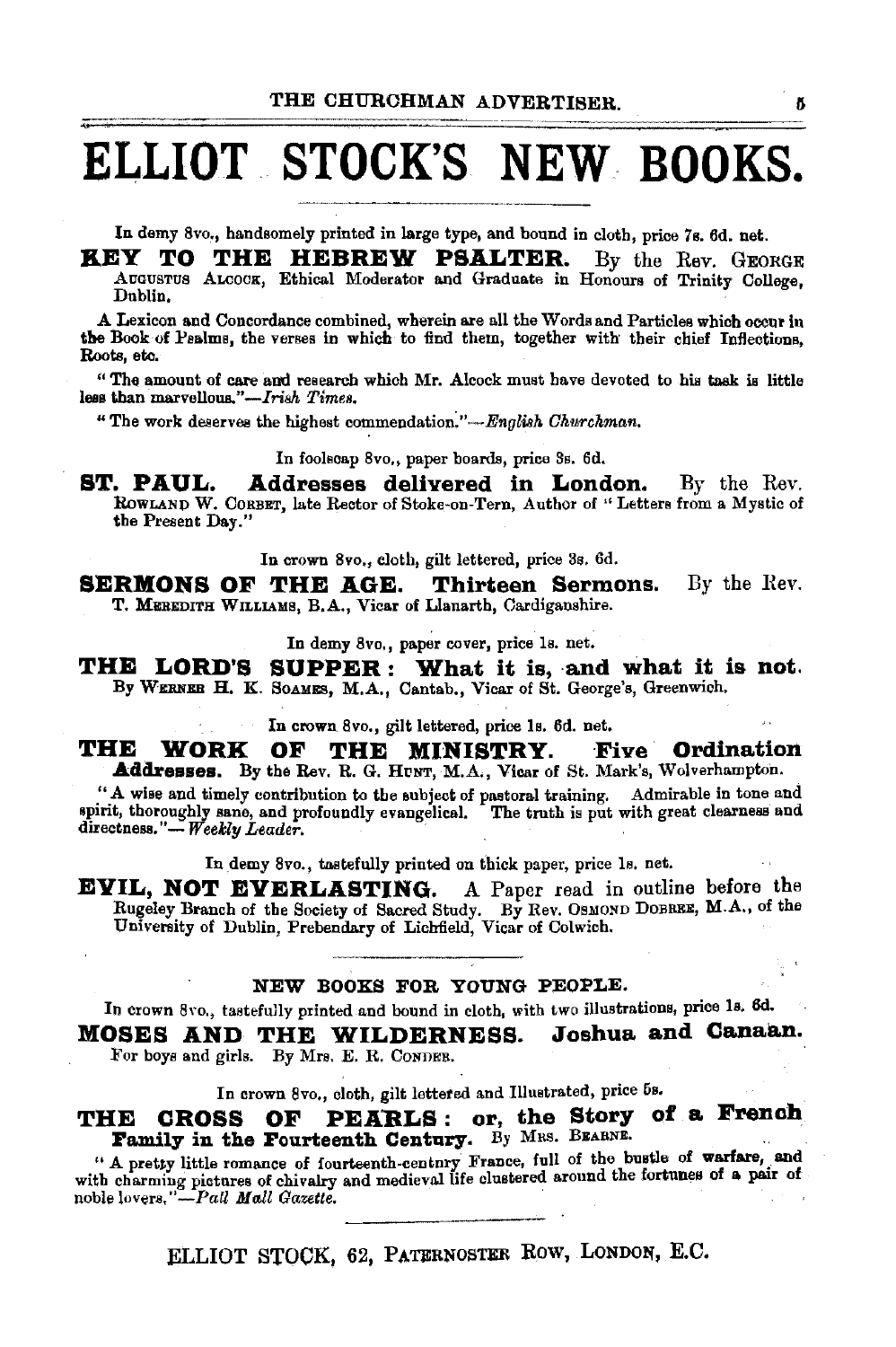NEW VOLUME OF SERMONS BY ARCHDEACON WILBERFORCE.

In crown 8vo., cloth, gilt lettered,  $5s$ .

# **FEELING AFTER HIM.**

Sermons Preached for the most part in Westminster Abbey.

(SECOND SERIES)

By BASIL WILBERFORCE, D.D.,

*Archdeacon of Westminster, Ohaplain to tlte Spealcer, Select Preacher before the University of Oxford.* 

" The sermons are eloquent and inspiring, and made interesting and instructive by apt illustrations from life and literature." *-Scotsman.* 

"What a feast for reflective minds the whole volume provides! It is worthy of the manysided clergyman whose voice has electrified refined audiences in the veneral Abbey by the Thames, and has in dinner-house poured forth persuasive exhortations into the ears of workmen preparing the edifice for the *Coronation."—Ohristian Commonwealth*.

"These sermons are quite worthy of his genius, and will stir their readers into nobleness. We heartily commend them."-Great Thoughts.

"There is scarcely a dull moment. We can do with more sermons like these as soon as the preacher is ready--the sooner the better."--Leeds *Mercury*.

" The sermons are characterized by the boldness of conception and aptness of expression which we are accustomed to expect in anything Archdeacon Wilberforce says or writes."*fJhurch 8unday-8chooe Magazine.* 

" The sermons are masterly and powerful appeals." $-Hants$   $Adverliser$ .

" The book bears on every page evidence of a strong mind, and it has passages of brilliant loquence."-Sussex Daily News.

"When Archdeacon Wilberforce comes to practical exhortation he is splendid-earnest, forcible, and fearless. Several of the sermons have special reference to recent national events. The book has much to commend it."-Aberdeen Free Press.

" These sermons, preached in the Abbey by the Archdeacon of Westminster, are exceptionally able. They are all thoughtful, vigorous, and inspiring."-Weekly Leader.

"Taken altogether, there is much manly, broad-minded, and inspiring teaching in these discussions, and as they are at the same time lit up by many an apt quotation and illustration, they may well furnish an hour or two's profitable reading."-Oxford Chronicle.

"We commend the reading of •Feeling after Jfiim,' which, though coming through a Chureh luminary, belongs to no Church, but to humamli1, breathing forth as it does a wide and universal charity."-Light of Reason.

"Instinct with pathetic sympathy for the social side of life, interluded with poetical quotations and story-lore deftly handled, the Archdeacon's sermons are characterized by light and freshness, and an earnestness, even to enthusiasm, of devotion to the good of his fellow *ma.n."-Family Ohurchman.* 

> ~---·--- ELLIOT STOCK, 62, PATERNOSTER ROW, LONDON, E.C.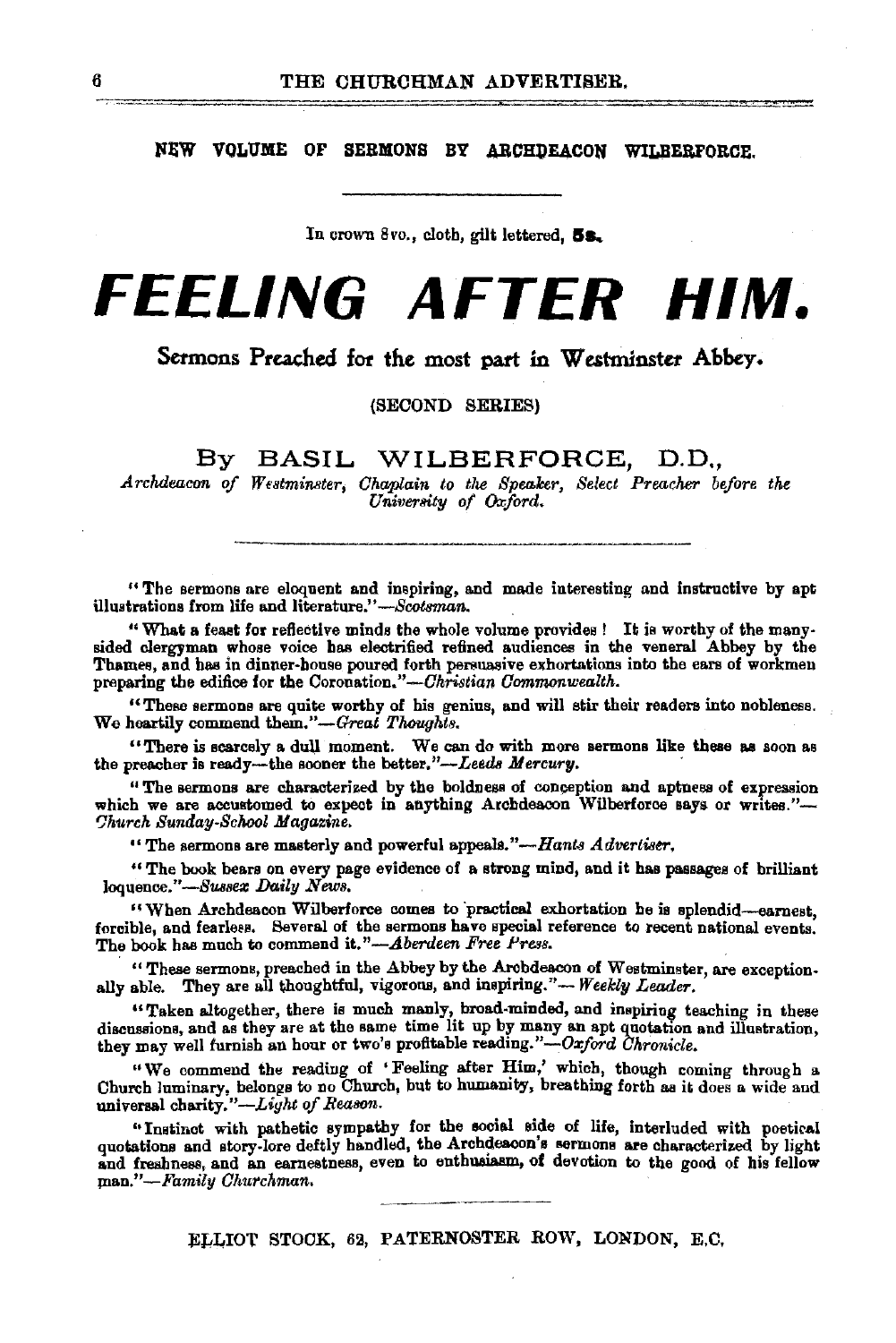

Containing a new Sunday Tale, in six chapters, by EDWARD GARRETT entitled "MARK LORIMER," with many other Papers and Fine Art Illustrations.

#### NOW READY, PRICE 1d. IN QUANTITIES (FOR THE PARISH PRESS MISSION EFFORT), 48. per 100,

The Archbishop of ARMACH (Dr. Alexander) writes to the Editor :--"You bring me face to face with a terrible and unexpected fact when you tell me that  $TWRBT$  MILLIONS, rich as well as poor, are never seen in any church in t Mission.

Amongst many others who have expressed deep interest in this effort are :-

The Archbishop of DUBLIN.<br>
The Bishop of DUBHAM.<br>
The Bishop of RIPON.<br>
The Bishop of REWCASTLE.<br>
The Bishop of NEWCASTLE.<br>
The Bishop of PETERBOROUGH.<br>
The Bishop of MANCHESTER.<br>
The Bishop of MANCHESTER.<br>
The Rev. Canon

#### The *Sbject of this Number is to convey a kindly invita*tion, as a "PaPish PPess Mission," to the 20,000,000 wanderers from our Father's House.

As far as possible it is proposed to supply poor parishes with half-price copies, one for each house-hold. Any sums sent to the Hon. Secretary, "Parish Press Mission," Coomrith, Eastbourne, will be expended in this way.

The Publisher, Mr. C. Murray, will be glad to receive immediate orders for Copies, which, as a Mission Effort, will be supplied at about the cost price of production. Any Clergyman or Lay Friend wishing thus to reach the e

### 100 Copies for 100 Homes, or 600 Population, for  $4s$ .<br>500  $\ldots$  500  $\ldots$  3.000  $\ldots$  51

500 .. 500 " 3,000 .. " £1 This is scarcely more than the eost of Bills armouncing Sermon,;, and the effort would be almost sure to fill the Church.

sure to fill the Church.<br> **The following Order Form, filled up and posted to Mr. Charles**<br>
Murray, "HOME WORDS" Office, Ludgate Square, London, E.C., will be immediately attended to and the copies despatched.

| Please send me      |
|---------------------|
| $\boldsymbol{Name}$ |
| $\it Address$       |

LONDON : "HOME WORDS" OFFICE, 11, LUDGATE SQUARE, E.C.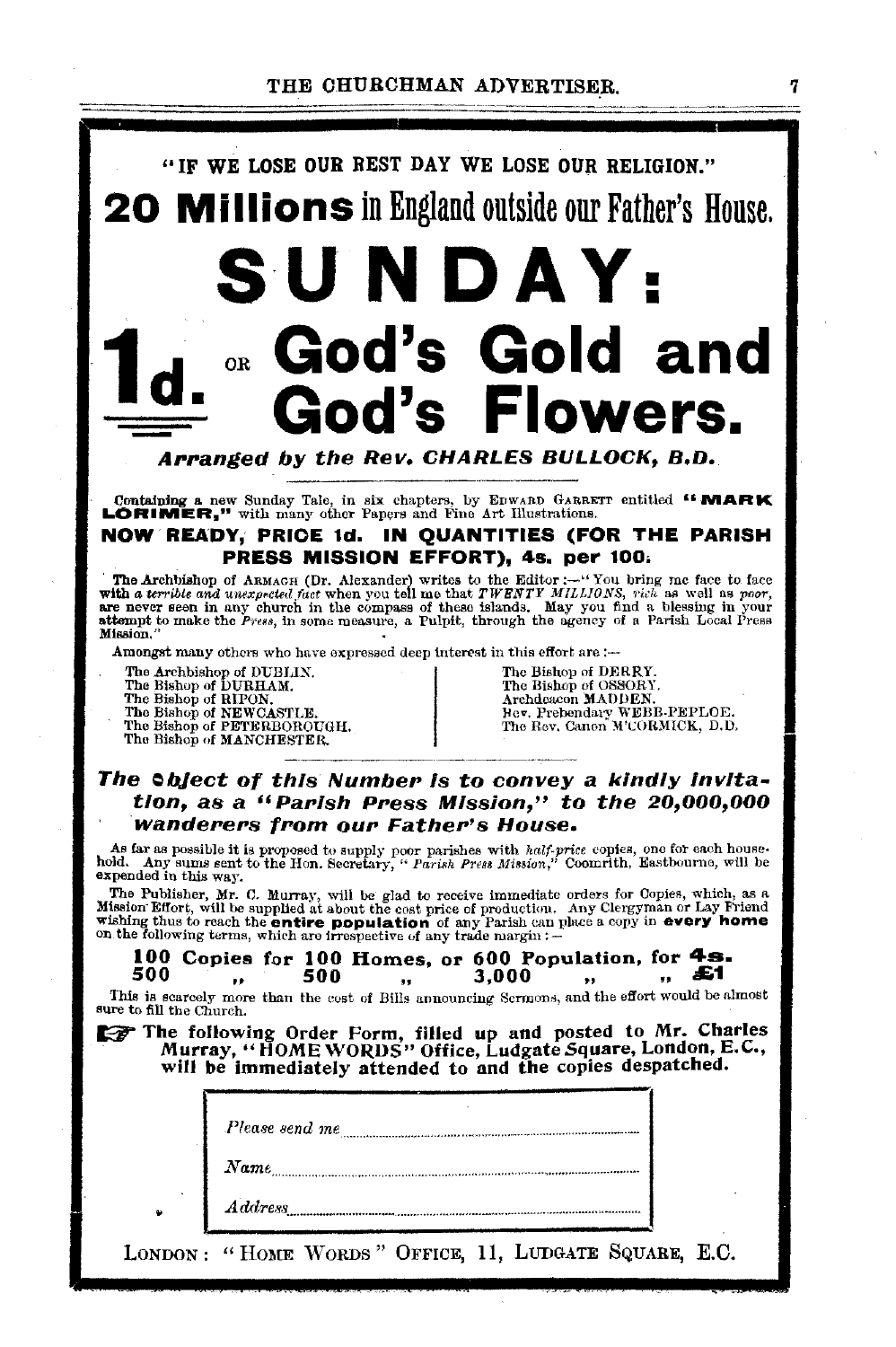### SCHOOI POUNDED 1758.

#### 500 FATHERLESS CHILDREN ARE **MAINTAINED AND EDUCATED.**

Senior School-MAITLAND PARK. N.W. Munior School-HORNSEY RISE, N. Combalescent Home-HAROLD ROAD, MARGATE.

Patrons: His Malesty THE KING. Her Malesty OUEEN ALEXANDRA. President: Field-Marshal H.R.H. the DUKE OF CAMBRIDGE, K.G. Treasurer-Sir HORACE BROOKS MARSHALL, M.A., LL.D., J.P.

## NEW ANNUAL SUBSCRIPTIONS & DONATIONS ARE URCENTLY NEEDED

So that the work of the charity may be fully maintained.

Two Votes are allowed at each Election for every Guinea subscribed.

SECRETARY: ALEXANDER GRANT. OFFICES: 73, CHEAPSIDE, E.C. BANKERS: LONDON JOINT STOCK, PRINCES STREET, E.C.

#### EDUCATIONAL.

#### WEYMOUTH COLLEGE. A fully equipped Public School

in which Boys are definitely prepared for the Universities, any of the Professions, or for Business Life. Very healthy situation by the sea. Splendid Fields for Cricket and Football. Reduction<br>made for the Sons of Clergy and Officers. The moral and spiritual welfare of the Boys is cared for, as well as the intellectual.

Apply to H. C. BARNES-LAWRENCE, M.A., The College, WEYMOUTH, Dorsetshire.

#### ${\bf W}$ ORCESTER CATHEDRAL KING'S **SCHOOL.**

Head Master: Rev. W. H. CHAPPEL, M.A.,

Formerly Scholar of Worcester College, Oxford, and lately Assistant and House Master at Marlborough College

First-Grade Endowed School. Public School Education at moderate cost. Twenty King's Scholars receive Tuition Free. Election annually in November. Valuable Exhibitions at the Universities. Spacious modern Boarding House. He

For Prospectus and Honour List apply, THE HEAD MASTER, SCHOOL HOUSE, WORCESTER.

#### DAVENTRY *SCHOOL. GRAMMAR*

Founded A.D. 1600.

PUBLIC SCHOOL EDUCATION at moderate cost. Resident staff of University Graduates in Honours.<br>Entrance scholarships. Special terms for sons of clergy and medical men. Sound Church teaching,<br>Healthy situation, 800 feet above Fives' Court. Experienced Matron.

Entrance Scholarship for Sons of Clergy naturally reducing Fees.

For Prospectus apply: REV. H. JOHNSON, Head Master,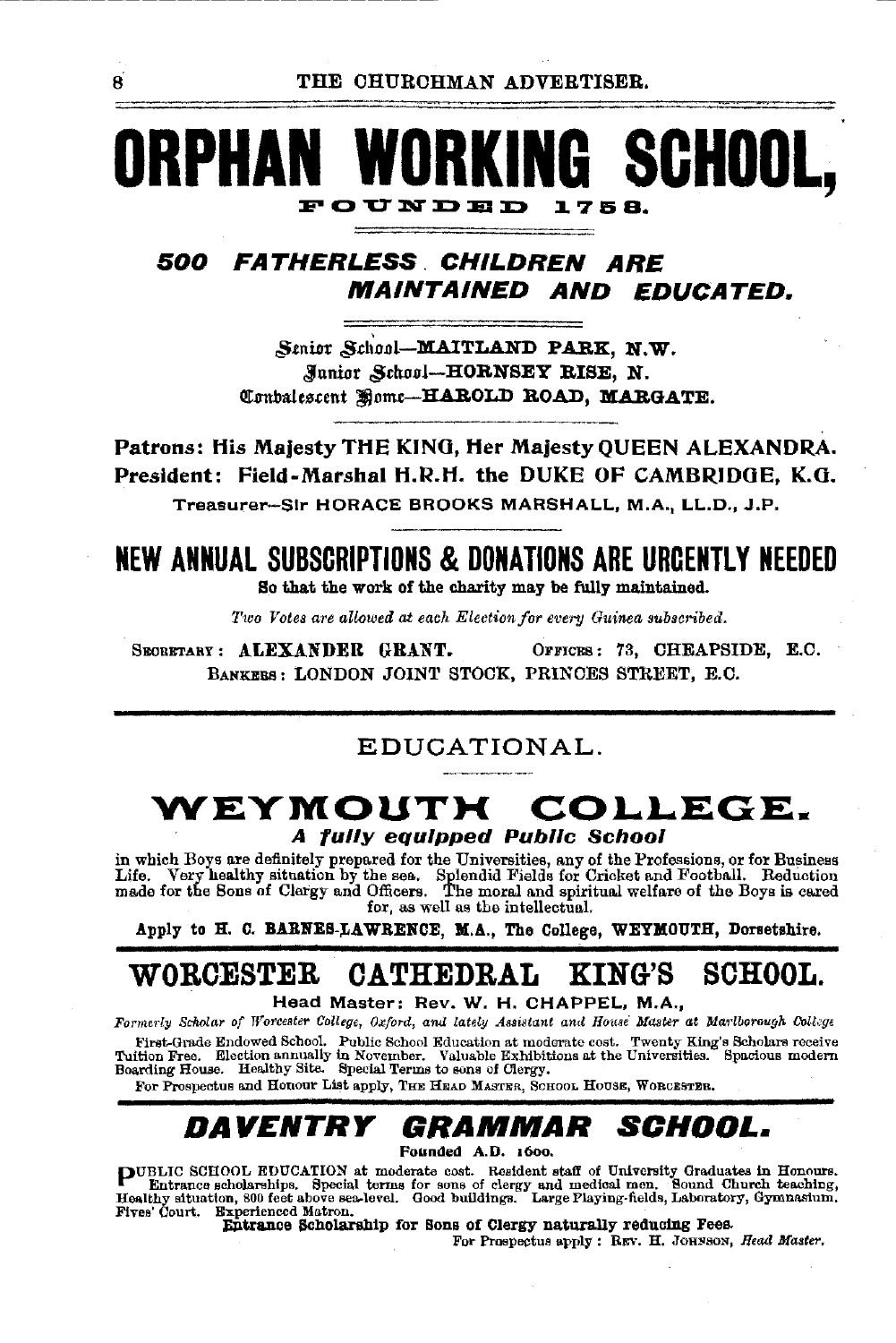THE CHURCHMAN ADVERTISER. 9

# ~he **jYationa\**  Protestant Church Union.

To Maintain the Principles of the Reformation as set forth in the Prayer Book and Articles of the Church of England.

President-W. D. CRUDDAS, Esq. Chairman-The Rev. Prebendary WEBB-PEPLOE, M.A. Treasurer-T. F. VICTOR BUXTON, Esq. Secretary-Sir C. ROBERT LIGHTON, Bart,

**The Mational Protestant Church 'Union witnesses for---**

 $\frac{1}{2}$   $\frac{1}{2}$   $\frac{1}{2}$   $\frac{1}{2}$   $\frac{1}{2}$   $\frac{1}{2}$   $\frac{1}{2}$   $\frac{1}{2}$   $\frac{1}{2}$   $\frac{1}{2}$   $\frac{1}{2}$   $\frac{1}{2}$   $\frac{1}{2}$   $\frac{1}{2}$   $\frac{1}{2}$   $\frac{1}{2}$   $\frac{1}{2}$   $\frac{1}{2}$   $\frac{1}{2}$   $\frac{1}{2}$   $\frac{1}{2}$   $\frac{1}{2}$ 

- 1. The supremacy and sufficiency of the Holy Scriptures as the Word of God.
- 9. The sole and sufficient efficacy of the sacrifice of the Lord Jesus Christ upon the Cross.
- 3, The justification of man by faith only in the Lord Jesus Christ.
- 4. The right of every believer to direct and unimpeded access to God, through Christ.

5. The freedom and sovereignty of the work of the Holy Spirit in sanctification.

#### WILL YOU HELP THIS IMPORTANT WORK?

For List of Publications, Terms of Membership, etc., apply to the Secretary, N.P.C.U. 324, REGENT STREET, LONDON, W.

## **THE EVANGELICAL ALLIANCE.**

- The Bishop of Durham writes: "Long have I known and honoured the Evangelical Alliance. It is a grand means for the promotion of the spiritual sympathy and co-operation of Christians of many lands, and a powerful agency for the practical aid of the weak and oppressed, which God has largely used."
- The Rev. Preb. Webb-Peploe writes: "Very heartily do I commend the Evangelical Alliance to the Christian public. It binds together the Christians of different denominations, and where brethren have been suffering for Christ's sake it has done a remarkable work. I earnestly commend the Alliance to the attention of Christians, in the hope that they will support it liberally with their gifts and prayers.''

 $Address:$ 

THE SECRETARY,

EVANGELICAL ALLIANCE,

7. ADAM STREET, STRAND, w.c.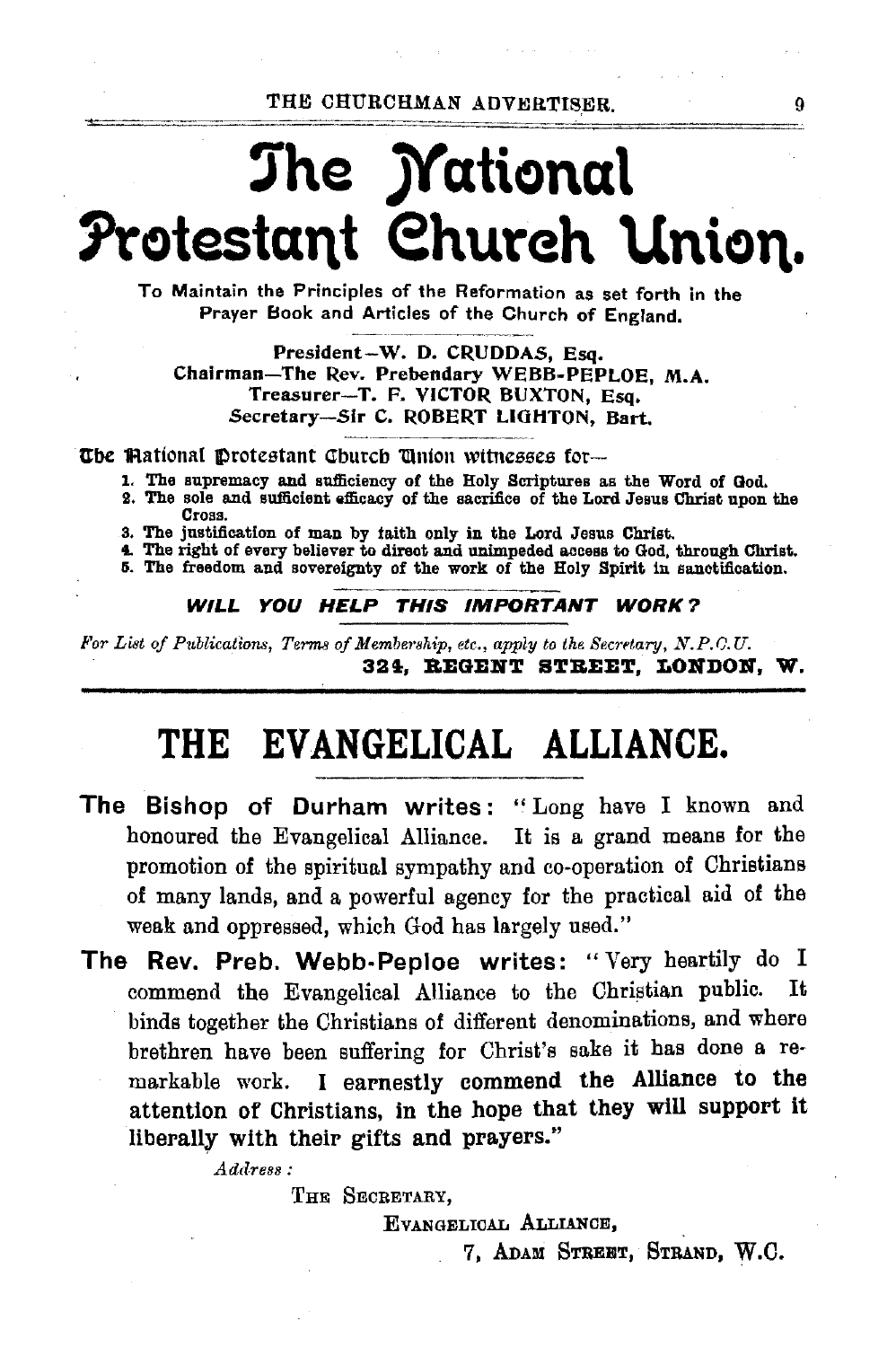## **ECCLESIASTICAL INSURANCE OFFICE, LTD.**<br>FIRE INSURANCE. BURGLARET, STRAND, LONDON, W.O.<br>11, Norton Street, Strand, London, Magnetic Strand, London, W.O. ASS INSURANCE.

FIRE INSURANCE. BURGLARY INSURANCE. GLASS INSURANCE. The Surplus Profits are devoted to Institutions, etc., which are for the benefit of the Clergy and of Church

objects.<br>For Information and Forms, apply at the Joint Offices of the Ecclesiastical Insurance Office,<br>Ltd., and the Clergy Pensions institution, 11, Norfolk Street, Strand, London, W.C.<br>A DHN DUNCAN, F.I.A., Secretary.

"This is a serious attempt made in good faith to help the Clergy to help themselves, and to husband the existing resources of the Church." $-d$ uardian.

# OLERGY PENSIONS INSTITUTION.<br>
The distinguishing characteristic of the scheme of the Institution may be concisely stated in the three

words, " Self-help aided." Clergymen who wish to secure the benefits of the Institution for themselves or their<br>families exercise self-help by making payments in purchase of Benefits ; while Honorary Contributions are<br>appl

1. Clergy Pensions Fund; 2. Sickness Fund; 3. Widows and Orphans Fund; 4. Daughters Fund; 5. Other Benefits Fund; 6. Personal Accident Assurance (Clergy); 7. Accidents to

Employees (Assurance of Liability of Clergy as Employers).<br>For Information and Forms, apply at the Joint Offices of the Ecclesiastical Insurance Office,<br>Ltd., and the Clergy Pensions Institution, 11, Norfolk Street, Strand

### THE SOCIETY FOR RELIEF (SYRIAN COLONIZATION FUND)

Employs iO Jews at Abraham's Vineyard, Jerusalem, in cultivation of ground, quarrying and dressing stone, building, and olive oil soap making, and distributes drinking water to many hundreds of poor Jews who have no snpply from-rock·hewn cisterns, constructed by Jews on the vineyard. Also gives clothing and food to 1,500 mothers, mostly sick, feeble, or blind, with families.

FUNDS URGENTLY NEEDED that more of the starving Jews may be employed. CONTRIBUTIONS THANKFULLY RECEIVED by-

F. A. BEVAN, *Hon. Treasurer,* 54, LOMBARD STREET, E.C.<br>Messrs. DRUMMOND, *Bankers*, 49, CHARING CROSS, S.W.

AND BY

E. A. FINN, *Secretary*, 41, PARLIAMENT STREKT, S.W., where the Olive Oil Soap may be had for 41- per doz. tablets, post free.

# "LIBERATOR" RELIEF FUNI

Datton: H.R.H. PRINCE CHRISTIAN.

£10,000 required to Relieve New and Urgent Oases.

HUNDREDS of aged and aftlicted victims, so cruelly · robbed of their life-savings by the great Liberator Fraud, just as they were hoping to enjoy the fruit of their<br>industry and thrift. Many of them are members of the Many of them are members of the Church of England. Cheques and P.O.'s should be sent to the Secretary, Rev. J. STOCKWELL WATTS, 16, Farringdon Street, E.C.



Seventy-three harbours and Offerical Increased Contributions and Offeriories, ur-<br>Increased Contributions and Offeriories, ur-<br>gently needed, should be forwarded to the Secretary,<br>Commander W. DAWBON, R.N., 11. Buckingham Strand London, W.C.

AN EARNEST APPEAL. HAMPTON'S MISSION FOR THE BLIND

Westminster Bridge Road, London, S.E.

 $i$ Hairon: The Right Hon. LORD LLANGATTOCK.

BANKERS: LONDON AND SOUTH WESTERN BANK, LIMITED, SOUTHWARK, S.E.

A Mission and Relief Work carried on for thirty-<br>two years amongst the destitute BLIND POOR of London south of the Thames. Unendowed and in great need. The Bitter Cry for Help of the Destitute Blind Poor of " London over the Border.' **Poverty allied with Blindness I** Is not this a double calamity?

Contributions gratefully received by<br>R. K. CAUSTON, Esq., M.P., *President and Chairman.*<br>F. L. BEVAN, Esq., *Hon. Treasurer at the Mission*.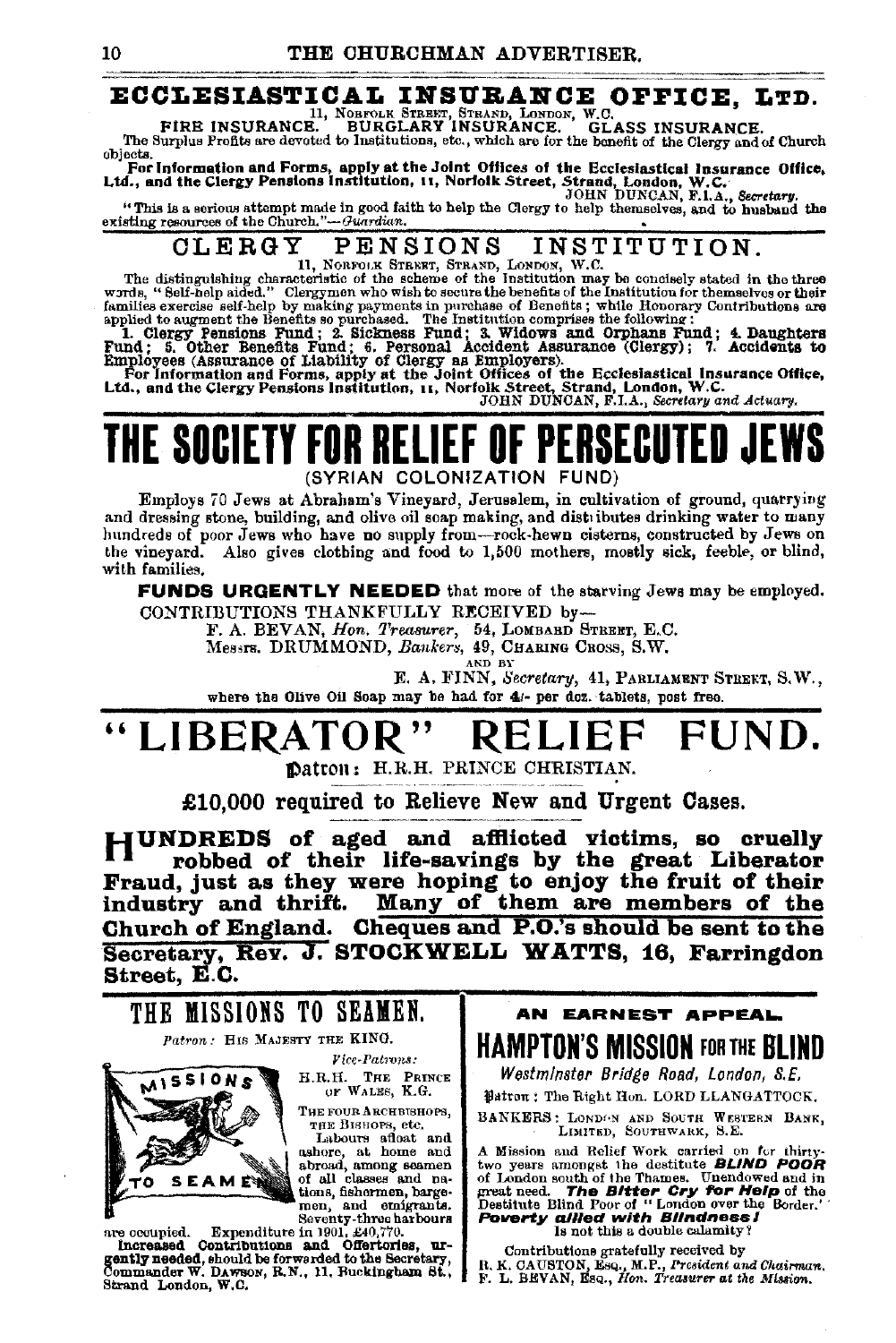### NORWAY, SWEDEN, DENMARK, etc.

COOK'S SELECT CONDUCTED TOURS.

WESTERN NORWAY. Leaving every Tuesday and Saturday. 15 guineas.

ALPINE and GLACIER DISTRICT of WESTERN NORWAY. Leaving June 9, 23, etc. 19 guineas.

SOUTHERN and WESTERN NORWAY. Leaving June 19, July 3, 17, etc. 20 guineas.

CAPITALS of DENMARK, SWEDEN, and NORWAY. Leaving June 22, July 20, August 7, etc. 32 guineas.

BORTH CAPE, SWEDEN, DENMARK, RUSSIA, etc. Leaving June 10.

SCANDINAVIAN and RUSSIAN VACATION TOUR. Leaving July *7.* 

Also STEAMER CRUISES at frequent intervals.

Inclusive fares, providing travel, hotels, carriage and steamer excursions, fees, transfers, con- veyance of baggage, conductor, etc.

Descriptive and illustrated programmes of conducted and independent tours on application.

THOS. COOK & SON, Ludgate Circus, London, and Branch Offices.

### PROTESTANT REFORMATION SOCIETY.

The OLDEST Church Society for the Maintenance of the Religious Principles of the Reformation.<br>The ONLY Mission to Roman Catholics in England.

### (Established 1827.)<br>EDUCATIONAL, EVANGELISTIC.

**MISSIONARY.** EDUCATIONAL, EVANGELISTIC.<br>Resident Missionaries to Roman and Ritualistic Centres.<br>Sermons and Lectures by the Rev. C. H. H. Weichr, D.D., M.A., Ph.D., Clerical and General Superlutondent<br>Educational Lantern

Choap effective literature dealing with subjects of present importance. Donations, Subscriptions, or requc•ts for Lectures or Sermons should be addressed to the Secretary. emptions, or requests for Lectures or Sermons should be addressed to  $\mathbf{F}\mathbf{und}$  and  $\mathbf{a}_i$ 

WALTER A. LIMBRICK, Secretary, 62, Berners Street, London, W.

### THE RISE and GROWTH of the  $P$ <sup>1113</sup> Protestant Alliance Magazine.

Being an abridged reprint of the Jubilee Issue (with a Series of Illustrations) explaining the Basis, Principles, and Work of the Protestant Alliance: *PRICE ONE PENNY*.

PROTESTANT ALLIANCE, Offices: 430, STRAND, LONDON. Opposite Charing Cross Hospital.